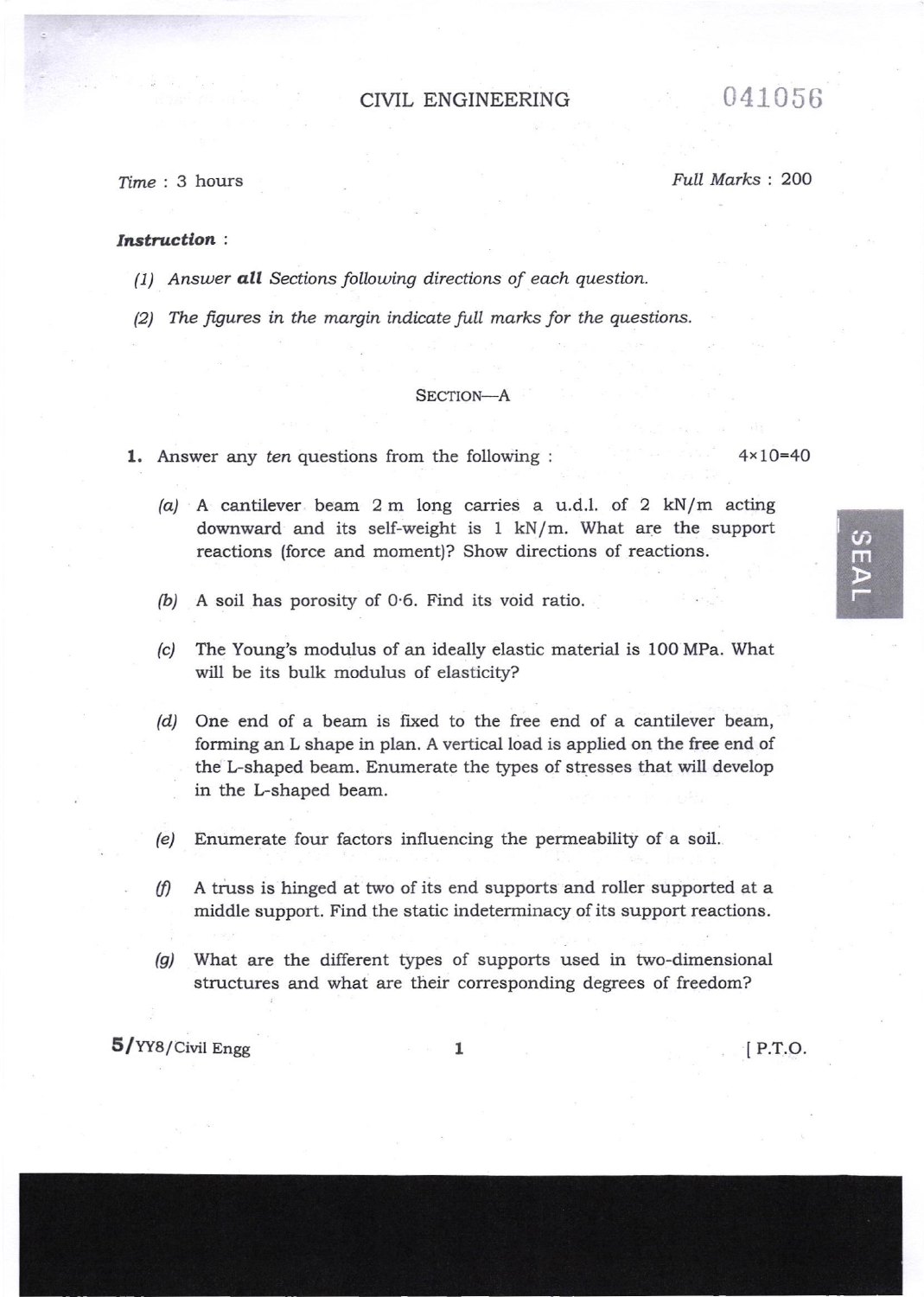(h) Write what are the natures of forces (tension or compression) in each of the members (vertical, horizontal, inclined) of the truss shown in the figure given below :



- $(i)$  The nominal length of a chain is 30 m, but its actual length is  $\approx$  29.90 m. A distance AB measured using the chain is found to be 900 m. What is the correct distance between A and B?
- $(j)$  A saturated clay layer is 10 m thick. It was subjected to an average stress increment of 1OO kPa, because of which it has settled by 10 cm. What is its modulus of volume compressibility?
- [c/ What is neutral equilibrium of a submerged or partially submerged body?
- (1) A soil has  $\phi = 30^{\circ}$ ,  $c = 30$  kPa,  $\gamma = 20$  kN/m<sup>3</sup>. Up to what depth the soil can be cut vertically without shoring?

## SECTION-B

- **2.** Answer any ten questions from the following :  $6 \times 10 = 60$ 
	- (a) The moment of inertia of a thin circular plate about the axis passing through the centre perpendicular to the plate is  $\pi/512$  m<sup>4</sup>. Find its radius of gyration.
	- (b) A lift has a mass of 1000 kg and it can accommodate 10 persons with a total mass of 700 kg. It has a maximum acceleration of 1 m/s<sup>2</sup>. A cable pulls it up. What is the maximum force on the cable?
	- A man is sitting on a rotating stool with arms spread out. The stool is rotating at nl rotations per minute. The man brings his arms close to his chest. Will rotating speed increase or decrease? Explain giving reasons.

5/YY8/Civil Engg

gaar ter 7 en 155